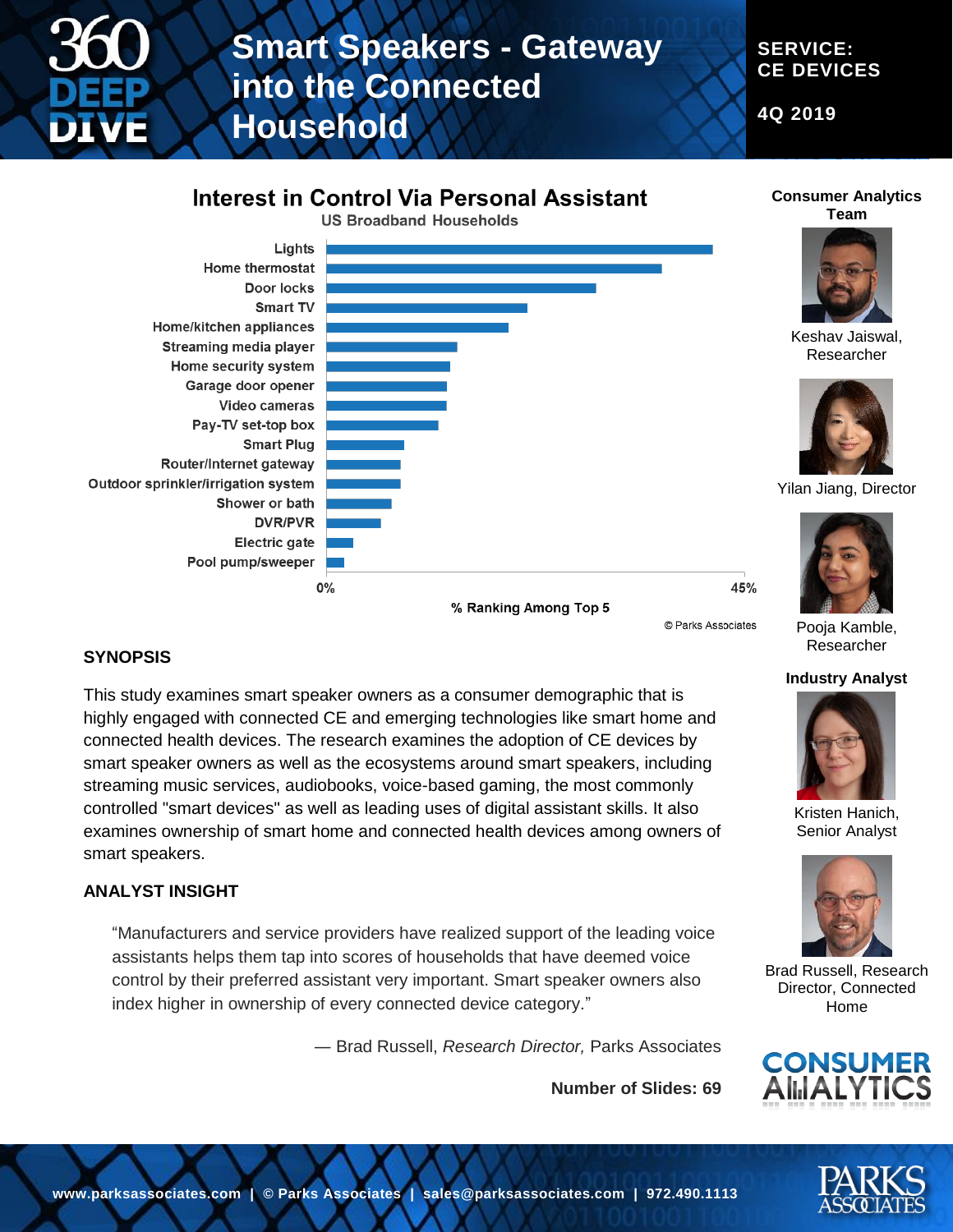

## **Smart Speakers - Gateway into the Connected Household**

**SERVICE: CE DEVICES**

**4Q 2019**

### **CONTENTS**

#### **Consumer Analytics: CE Devices Track**

- Key Questions Answered
- Survey Methodology
- Defining Heads of Broadband Households
- Definitions and Abbreviations
- Reading Parks Associates Charts

#### **Executive Summary**

- Industry Insight
- Key Findings and Market Impact

#### **Smart Speaker & Smart Display Adoption**

- Leading Smart Speaker and Smart Display Models
- Smart Speaker and Smart Display Adoption (2017-2019)
- Adoption of Consumer Electronics Products (Q2/19)
- Ownership of Smart Speaker Models by Smart Speaker Owners (Q2/19)
- Ownership of Smart Display Models by Smart Display Owners (Q2/19)
- Connected Audio Devices: Top Five Brands Purchased in Year 2018 (Q1/19)
- Number of Brands Owned By Smart Speaker/Display Owners (Q1/19)

#### **Personal Assistant Use Cases**

- Smart Speaker and Smart Display Use Cases (Q1/19)
- Smart Home Device Control Methods (2017 - 2018)
- Preferred Platform to Control Smart Home Devices (Q2/19)
- Top 10 Most Preferred Platform to Control Smart Home Devices by Smart Speaker and Smart Display Ownership (Q1/19)
- Interest in Control Via Personal Assistant (Q1/19)
- Top 10 Interests in Control Via Personal Assistant by Smart Speaker and Smart Display Ownership (Q1/19)
- Interests in Control Via Personal Assistant by Smart Speaker and Smart Display Ownership, Contd. (Q1/19)
- Interest in Voice Control for Actions Related to Entertainment (Q1/19)
- Top 10 Interests in Voice Control for Actions Related to Entertainment by Smart Speaker and Smart Display Ownership (Q1/19)
- Likelihood of Shopping Via Voice (Q1/19)
- Likelihood of Shopping Via Voice by Smart Speaker and Smart Display Ownership (Q1/19)
- Reasons For Lack of Interest in Shopping Via Voice (Q1/19)

#### **Product Adoption Among Smart Speaker and Display Adopters**

- Overall Smart Home Device Ownership Among Smart Speaker/Smart Display Owners (Q2/19)
- Top 5 Smart Home Device Adoption by Smart Speaker and Smart Display Ownership (Q2/19)
- Connected Wellness/ Fitness/ Medical Device Adoption by Smart Speaker and Smart Display Ownership (Q2/19)
- Number of Connected CE Devices Owned by Smart Speaker and Smart Display Ownership (Q1/19)

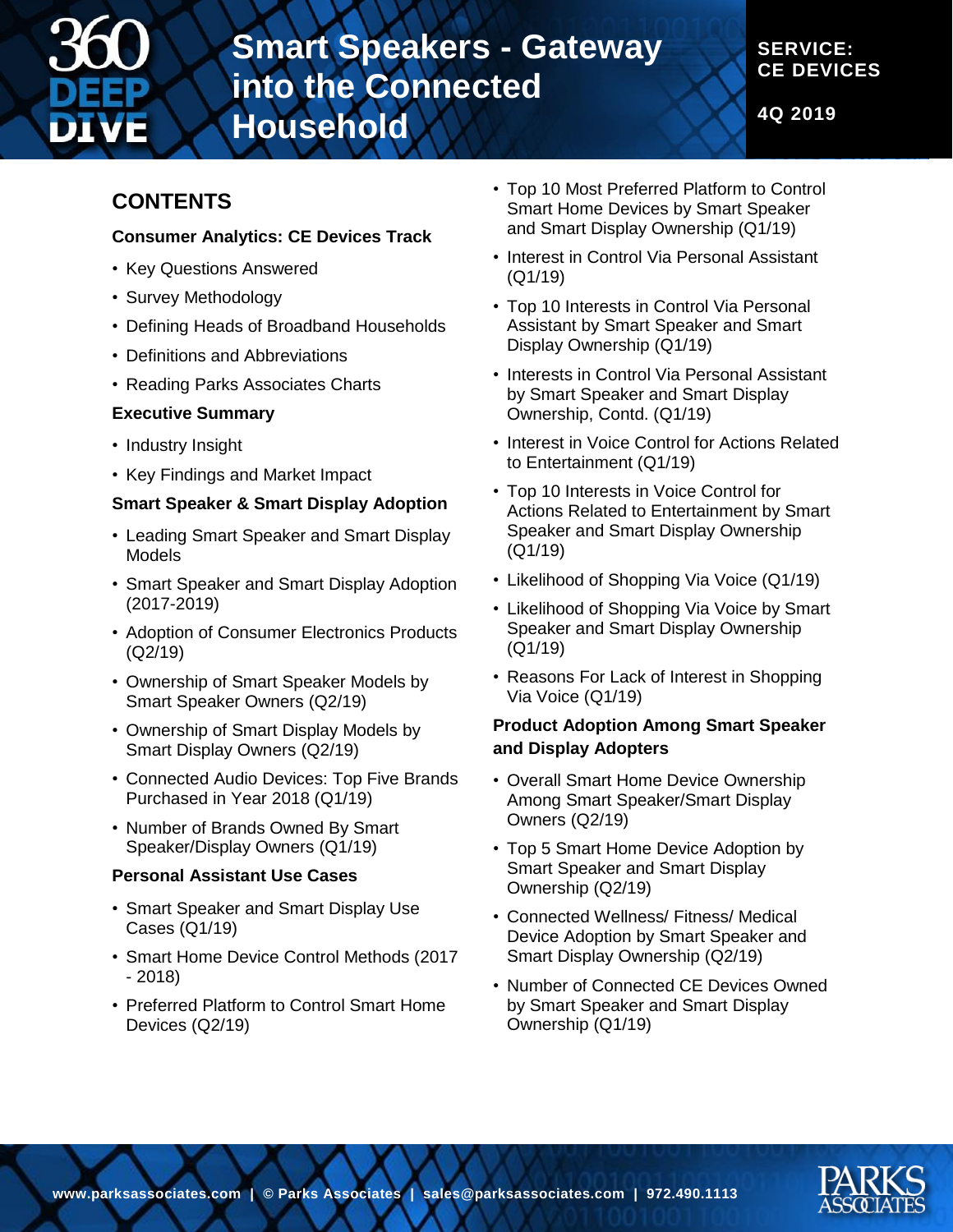

## **Smart Speakers - Gateway into the Connected Household**

**SERVICE: CE DEVICES**

**4Q 2019**

- Computing and Home Networking Devices by Smart Speaker and Smart Display Ownership (Q1/19)
- Adoption of Emerging Devices by Smart Speaker and Smart Display Ownership (Q1/19)
- Internet-Connected Video Device Ownership by Smart Speaker and Smart Display Ownership (Q1/19)
- Consumer Electronics Devices Purchased within the Past 12 Months By Smart Speaker and Smart Display Ownership (Q1/19)

#### **Use of Voice for Entertainment**

- Entertainment Device Control Among Voice Assistant Users (Q1/19)
- Ownership of Streaming Devices Among Smart Speaker/Display Owners (Q1/19)
- Controlling TV With Voice Commands (Q1/19)
- TV Control with Voice Commands by Smart Speaker and Smart Display Ownership (Q1/19)
- Soundbar Features (Q1/19)
- Soundbar Features by Smart Speaker and Smart Display Ownership (Q1/19)
- Ownership of Earbuds/Headphones with Assistant (Q1/19)
- Ownership of Earbuds/Headphones with Assistant by Smart Speaker and Smart Display Ownership (Q1/19)

#### **Appendix**